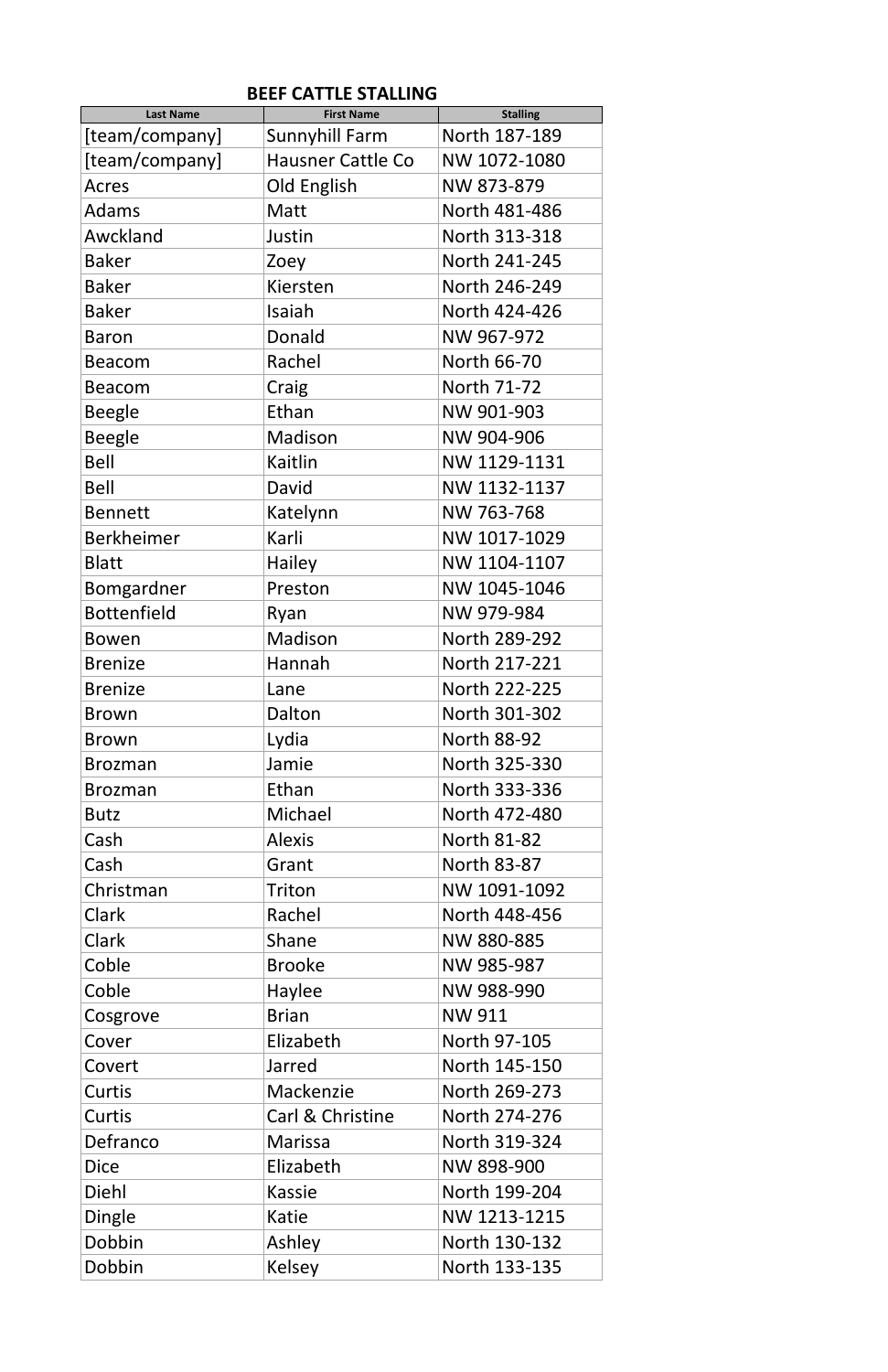| Dobbin         | Madison         | North 136-138 |
|----------------|-----------------|---------------|
| <b>Dobbs</b>   | <b>Denise</b>   | North 49-57   |
| Downs          | Sara            | NW 1119-1122  |
| Durschlag      | Myra            | North 490-492 |
| <b>Durst</b>   | <b>Braden</b>   | North 151-156 |
| Eberly         | Tom             | North 379-381 |
| Eisenhour      | Raven           | North 305-307 |
| Eitel          | Macie           | NW 1057-1060  |
| Esenwein       | Joanna          | NW 1033-1035  |
| Eutzy          | Montgomery      | NW 1210-1212  |
| Ewing          | Shania          | North 106-107 |
| Fairbairn      | William         | NW 912-917    |
| Farm           | Map             | North 382-384 |
| Farm           | Marben          | NW 1063-1071  |
| Farms          | Deana Jak       | North 397-408 |
| Feltch         | Eric            | NW 779-780    |
| Ferko          | Kaitlyn         | <b>NW 853</b> |
| Fessler        | Macey           | North 169-171 |
| Fessler        | Dylan           | North 169-177 |
| Flasher        | <b>Matthew</b>  | NW 1171-1173  |
| Fortin         | Logan           | NW 949-951    |
| Frazier        | Luke            | NW 805-807    |
| Frey           | Fritz           | NW 789-792    |
| George         | Tiffany         | North 337-342 |
| Gilliland      | Janice          | North 421-423 |
| Goebel         | Casey           | NW 868-872    |
| Gouger         | Elizabeth       | NW 928-931    |
| Graybeal       | Nathan          | NW 1047-1050  |
| Griffith       | Cade            | NW 781-785    |
| Griffith       | Owen            | <b>NW 786</b> |
| Grim           | Conner          | North 250-253 |
| Grim           | Lindsey         | North 254-255 |
| Grim           | Kinleigh        | North 256-260 |
| Grim           | Kolton          | North 293-294 |
| Gruber         | Benjamin        | North 457-462 |
| Gruber         | Madalyn         | North 463-365 |
| Gruber         | Megan           | North 466-468 |
| Gruber         | Sara            | North 469-471 |
| Guyer          | Mason           | NW 976-978    |
| Haley          | Isabella        | North 1-6     |
| Hancock        | Wyatt           | NW 1093-1095  |
| Hansley        | <b>Mckenzie</b> | NW 1000-1002  |
| Hansley        | Kylee           | NW 991-996    |
| Hansley        | Taylor          | NW 997-999    |
| <b>Hausner</b> | John & Joann    | North 409-417 |
| Hawn           | Kaelyn          | North 157-162 |
| Hawn           | <b>Trevor</b>   | North 163-165 |
| Hay            | Lukka           | NW 850-852    |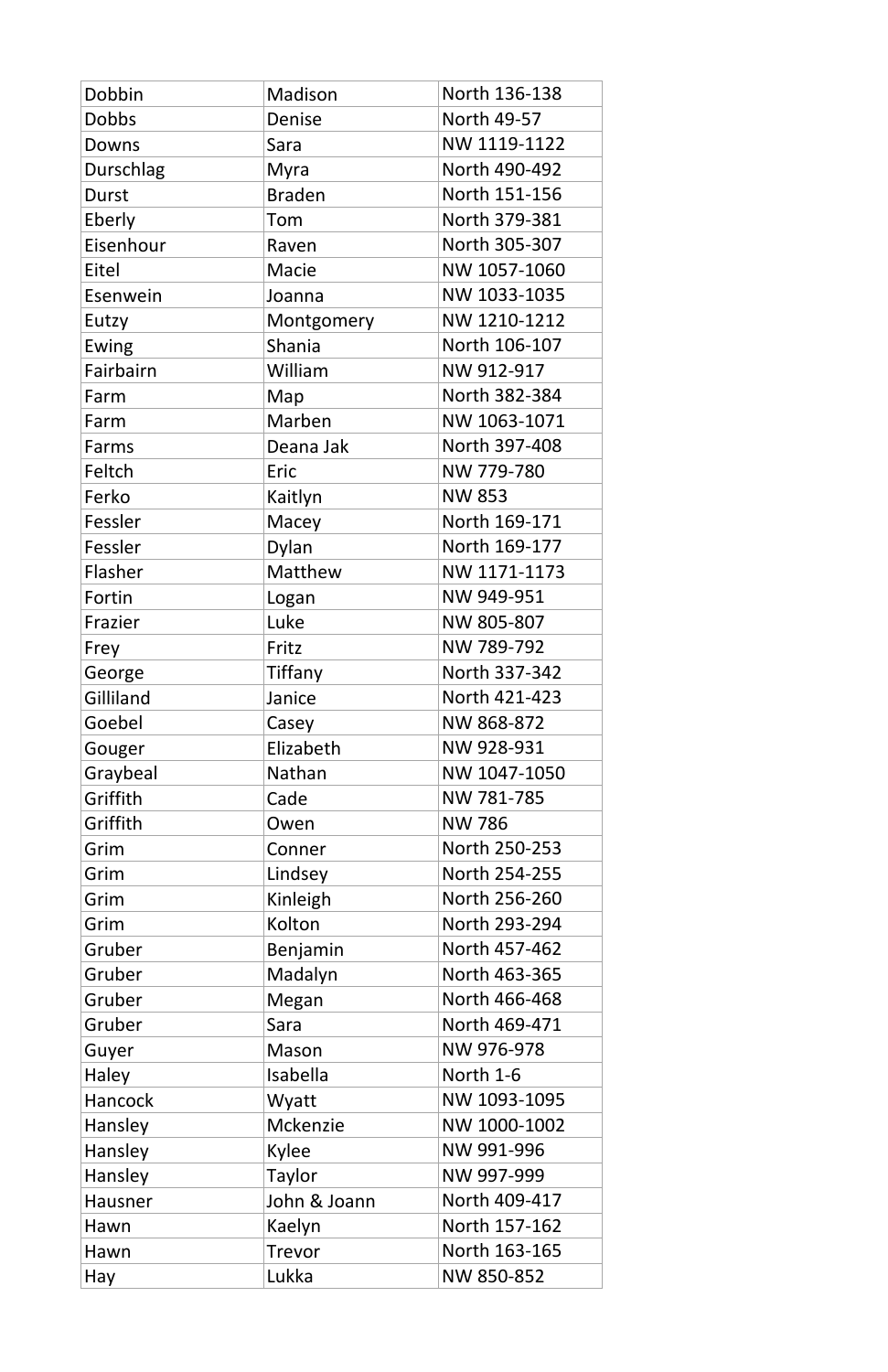| <b>Heeter</b>          | Emma              | North 508-511      |
|------------------------|-------------------|--------------------|
| Heeter                 | Addison           | North 505-507      |
| <b>Heffner</b>         | Sarah             | North 211-213      |
| Heineman               | Adalyn            | <b>North 93-96</b> |
| Helm                   | Christine         | NW 1030-1032       |
| Henning                | Paige             | NW 1144-1146       |
| Herman                 | Marley            | North 116-118      |
| <b>Hilbert</b>         | Jackson           | North 418-420      |
| Hockenbery             | Rachael           | North 385-396      |
| Houck                  | Lauren            | NW 1159-1161       |
| Householder            | Kyle And Kristina | North 235-240      |
| Imgrund                | Hannah            | NW 1201-1209       |
| Jacobs                 | Gabrielle         | NW 907-910         |
| Jay                    | Hunter            | NW 854-855         |
| <b>Kelly</b>           | Jessica           | NW 859-863         |
| Knepper                | Reuben            | NW 1096-1098       |
| Knoebel                | <b>Brooke</b>     | NW 1003-1005       |
| Knoebel                | Joshua            | NW 1006-1008       |
| <b>Kresge</b>          | <b>Tucker</b>     | NW 918-924         |
| <b>Kresge</b>          | Ryan              | NW 925-927         |
| Kuhn                   | James             | <b>North 19-21</b> |
| Kuhn                   | Cole              | <b>North 22-24</b> |
| <b>Land And Cattle</b> | Campbell          | 832-840            |
| Lane                   | <b>Alicia</b>     | NW 1147-1152       |
| Leighow                | Taylor            | NW 1039-1044       |
| London                 | Connor            | NW 829-831         |
| Long                   | Erin              | North 512-517      |
| Macomber               | Olivia            | North 355-360      |
| Manifold               | Julia             | North 181-186      |
| <b>Manross</b>         | Campbell          | NW 841-843         |
| <b>Manross</b>         | Lennox            | NW 844-846         |
| <b>Marderness</b>      | Zailey            | NW 772-773         |
| <b>McNitt</b>          | Caleb             | NW 889-890         |
| <b>Meily</b>           | <b>Alexis</b>     | North 439-444      |
| Meyer                  | Victoria          | NW 774-776         |
| <b>Mickle</b>          | Jolynn            | NW 895-897         |
| <b>Mikesell</b>        | Robert            | NW 847-849         |
| Miller                 | Garrett           | <b>North 34-42</b> |
| Miller                 | Caleb             | NW 891-892         |
| Miller                 | Cohen             | NW 993-894         |
| <b>Mills</b>           | Timothy           | NW 955-958         |
| Moyer                  | Barb              | NW 1165-1167       |
| <b>Mummert</b>         | Joshua            | NW 1081-1085       |
| <b>Myers</b>           | <b>Trey</b>       | NW 802-804         |
| Ormsby                 | Carlee            | North 433-438      |
| Ott                    | Jill              | North 376-378      |
|                        |                   | NW 777-778         |
| Packer                 | Adalyn            |                    |
| Parr                   | Samuel            | North 295-300      |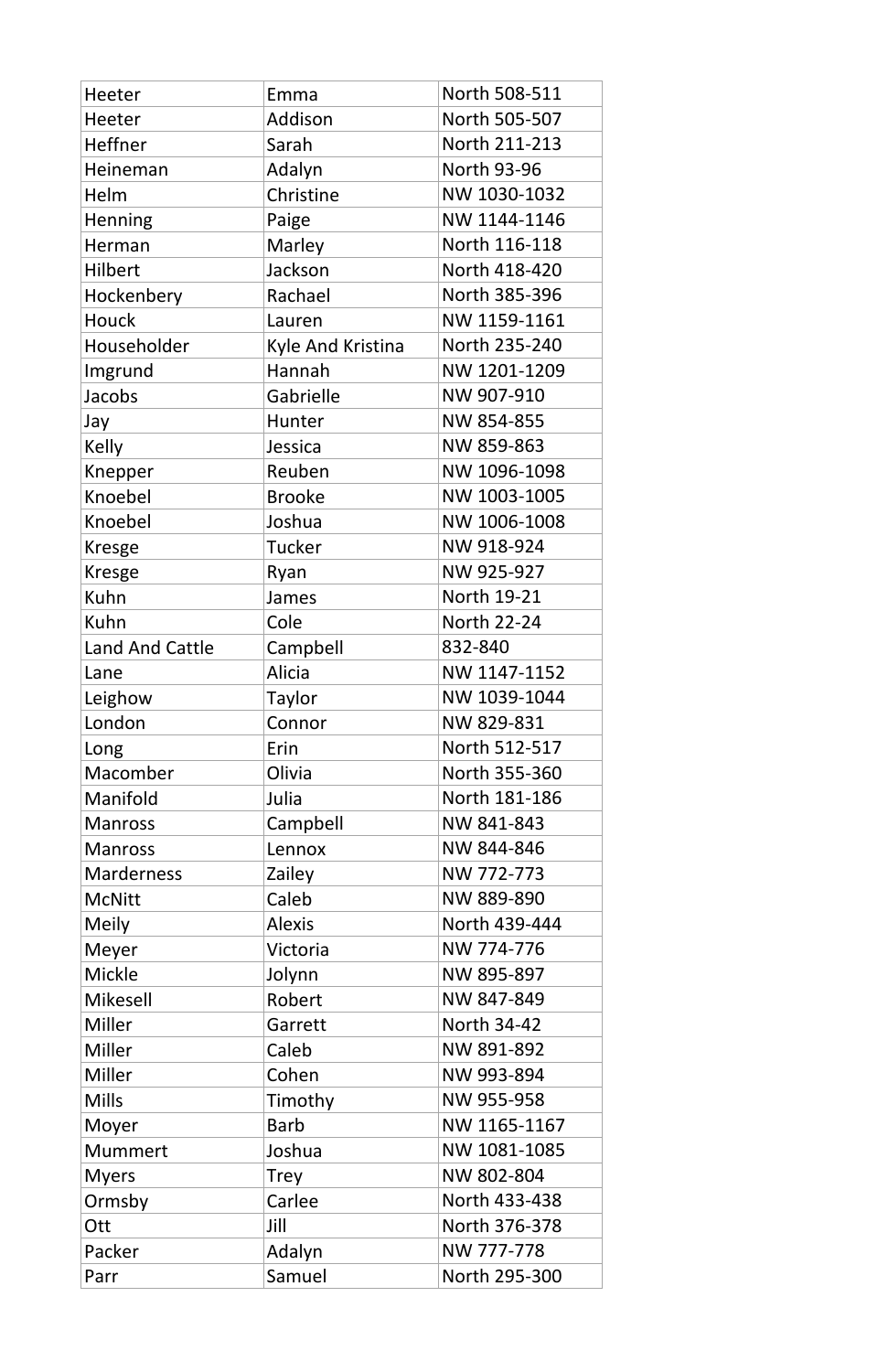| Parson             | Aaron                 | NW 1009-1010       |
|--------------------|-----------------------|--------------------|
| Pecora             | Amy                   | NW 937-939         |
| Peifer             | <b>Kira</b>           | North 372-373      |
| Pierce             | Charlene              | North 374-375      |
| Pownall            | Amber                 | NW 787-788         |
| Rains              | Chance                | <b>North 73-78</b> |
| Rains              | Dale                  | <b>North 79-80</b> |
| Rankin             | Madalyn               | North 14-18        |
| Rapp               | Annabelle             | NW 793-795         |
| <b>Rarick</b>      | Davanta               | <b>North 7-13</b>  |
| Reasner            | Kierson               | North 277-280      |
| Reasner            | Laney                 | North 281-282      |
| Reed               | <b>Hailey</b>         | NW 952-954         |
| <b>Ross</b>        | Adam                  | North 119-120      |
| Rutledge           | Amanda                | North 265-268      |
| Scheetz            | Mason                 | North 205-210      |
| Schmidt            | Josh                  | NW 812-815         |
| Schultheis         | David                 | <b>North 58-63</b> |
| Scott              | Lee                   | North 64-65        |
| Sheesley           | Mason                 | <b>NW 811</b>      |
| <b>Shick</b>       | Grace                 | North 214-216      |
| Shingler           | Chelsey               | NW 864-867         |
| <b>Show Cattle</b> | Double G              | <b>North 25-33</b> |
| <b>Simmentals</b>  | <b>Powells Valley</b> | NW 1123-1128       |
| Smith              | Abigail               | NW 886-888         |
| Smith              | Gideon                | NW 932-933         |
| Smith              | Grace                 | NW 934-936         |
| Spangler           | Naomi                 | North 487-489      |
| Spangler           | Bethany               | NW 796-798         |
| Sphon              | Dayle                 | NW 963-966         |
| St. Peter          | <b>Tucker</b>         | North 226 - 231    |
| Stadtmiller        | <b>Mckenzie</b>       | NW 959-962         |
| Stahl              | <b>Kevin</b>          | NW 1086-1090       |
| <b>Stewart</b>     | Grady                 | North 121-129      |
| Stockdale          | Rylee                 | NW 816-828         |
| <b>Stoltzfus</b>   | Melinda               | North 349-354      |
| <b>Stone</b>       | Matthew               | NW 1153-1158       |
| Stroup             | Ruth                  | North 108-115      |
| Stutzman           | Phoebe                | NW 1061-1062       |
| Sweitzer           | Lee                   | North 308-312      |
| <b>Thomas</b>      | <b>Molly</b>          | NW 1036-1038       |
| Timer              | Ethan                 | NW 1051-1053       |
| Treaster           | Kaiden                | NW 1168-1170       |
| Uhlman             | Emma                  | <b>NW 918</b>      |
| Uhlman             | Deborah               | <b>NW 919</b>      |
| University         | Delaware Valley       | Del Val Row        |
| Varner             | Kasey                 | North 361-363      |
| <b>Viguers</b>     | Cayla                 | NW 946-947         |